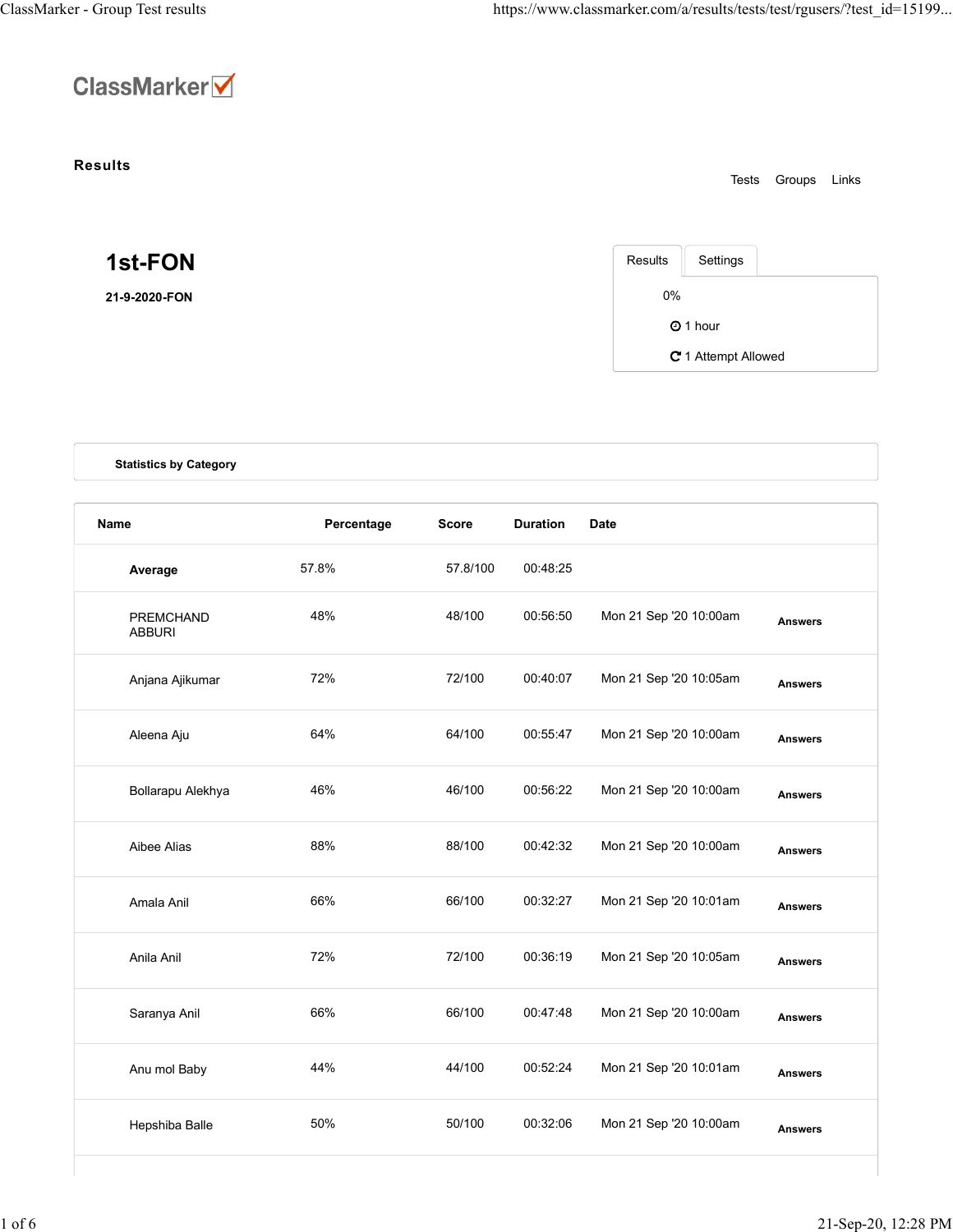| ClassMarker - Group Test results     |     |        |          | https://www.classmarker.com/a/results/tests/test/rgusers/?test_id=15199 |                |
|--------------------------------------|-----|--------|----------|-------------------------------------------------------------------------|----------------|
| Susovan Barman                       | 54% | 54/100 | 00:55:52 | Mon 21 Sep '20 10:00am                                                  | <b>Answers</b> |
| Sriramreddy Bhagyasri                | 50% | 50/100 | 00:54:49 | Mon 21 Sep '20 10:02am                                                  | <b>Answers</b> |
| Chandrika Bhukya                     | 52% | 52/100 | 00:52:20 | Mon 21 Sep '20 10:01am                                                  | <b>Answers</b> |
| Devika Biju                          | 62% | 62/100 | 00:48:46 | Mon 21 Sep '20 10:01am                                                  | <b>Answers</b> |
| Ayantika Das                         | 76% | 76/100 | 00:55:49 | Mon 21 Sep '20 10:00am                                                  | <b>Answers</b> |
| Priyanka Das                         | 52% | 52/100 | 00:59:22 | Mon 21 Sep '20 10:00am                                                  | <b>Answers</b> |
| Nunna Devika                         | 40% | 40/100 | 00:57:43 | Mon 21 Sep '20 10:01am                                                  | <b>Answers</b> |
| J.devisree lakshmi<br>kanta Devisree | 56% | 56/100 | 00:48:45 | Mon 21 Sep '20 10:12am                                                  | <b>Answers</b> |
| Subarna Dey                          | 38% | 38/100 | 00:58:16 | Mon 21 Sep '20 10:00am                                                  | <b>Answers</b> |
| Suman dhara Dhara                    | 40% | 40/100 | 01:00:04 | Mon 21 Sep '20 10:01am                                                  | <b>Answers</b> |
| Rathna Dinakumar                     | 70% | 70/100 | 00:42:06 | Mon 21 Sep '20 10:00am                                                  | <b>Answers</b> |
| Shreya Dolui                         | 58% | 58/100 | 00:56:57 | Mon 21 Sep '20 10:03am                                                  | <b>Answers</b> |
| Ardra Gouri S                        | 62% | 62/100 | 00:38:25 | Mon 21 Sep '20 10:00am                                                  | <b>Answers</b> |
| Hema Harshitha                       | 80% | 80/100 | 00:41:07 | Mon 21 Sep '20 10:00am                                                  | <b>Answers</b> |
| Jeeva elsa John                      | 62% | 62/100 | 00:53:07 | Mon 21 Sep '20 10:00am                                                  | <b>Answers</b> |
| Joice Johnson<br>Johnson             | 56% | 56/100 | 01:00:04 | Mon 21 Sep '20 10:04am                                                  | <b>Answers</b> |
| Jeril Joseph                         | 54% | 54/100 | 00:56:26 | Mon 21 Sep '20 10:05am                                                  | <b>Answers</b> |
| Jisna Joy                            | 60% | 60/100 | 00:59:10 | Mon 21 Sep '20 10:01am                                                  | <b>Answers</b> |
| Kattunga Joygrace                    | 74% | 74/100 | 00:33:21 | Mon 21 Sep '20 10:00am                                                  | <b>Answers</b> |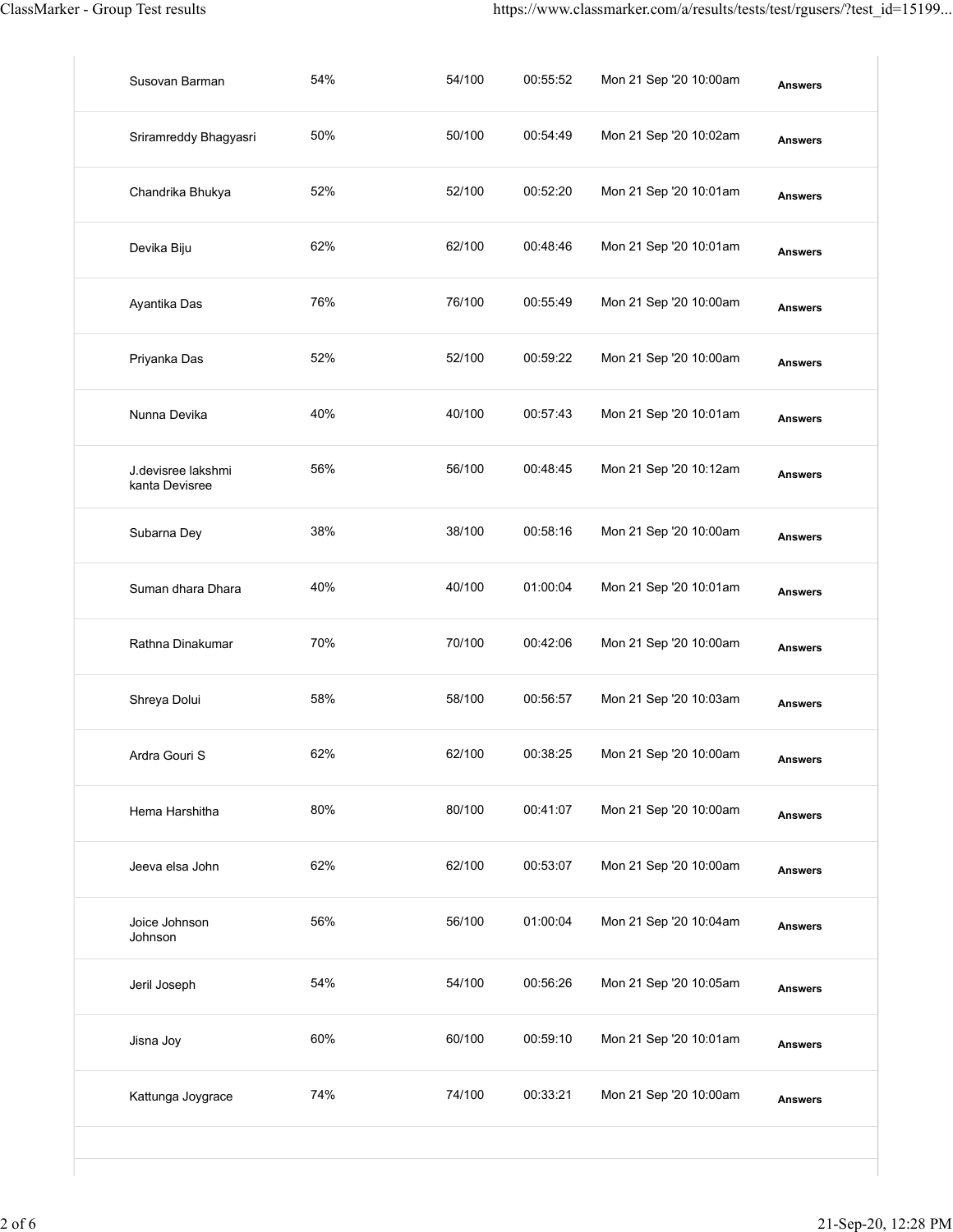| ClassMarker - Group Test results |            |                  |                      | https://www.classmarker.com/a/results/tests/test/rgusers/?test_id=15199 |                                  |
|----------------------------------|------------|------------------|----------------------|-------------------------------------------------------------------------|----------------------------------|
| <b>DURA JYOTHI</b><br>Shalima k  | 64%<br>72% | 64/100<br>72/100 | 00:54:18<br>00:48:13 | Mon 21 Sep '20 10:00am<br>Mon 21 Sep '20 10:01am                        | <b>Answers</b><br><b>Answers</b> |
| Sneha KR                         | 46%        | 46/100           | 00:48:06             | Mon 21 Sep '20 10:03am                                                  | <b>Answers</b>                   |
| Prameela rani<br>Kalagapudi      | 48%        | 48/100           | 00:46:51             | Mon 21 Sep '20 10:02am                                                  | <b>Answers</b>                   |
| Premavalli Kalagapudi            | 40%        | 40/100           | 00:54:08             | Mon 21 Sep '20 10:03am                                                  | <b>Answers</b>                   |
| Satya sai durga<br>lakshmi Karri | 52%        | 52/100           | 00:54:58             | Mon 21 Sep '20 10:00am                                                  | <b>Answers</b>                   |
| Angel Keerthana                  | 76%        | 76/100           | 00:58:04             | Mon 21 Sep '20 10:02am                                                  | <b>Answers</b>                   |
| Suman Khirali                    | 60%        | 60/100           | 00:57:39             | Mon 21 Sep '20 10:00am                                                  | <b>Answers</b>                   |
| Soumya Kothuri                   | 46%        | 46/100           | 00:47:32             | Mon 21 Sep '20 10:00am                                                  | <b>Answers</b>                   |
| Vimala Koti                      | 40%        | 40/100           | 00:40:25             | Mon 21 Sep '20 10:04am                                                  | <b>Answers</b>                   |
| Gadha krishna                    | 66%        | 66/100           | 00:39:22             | Mon 21 Sep '20 10:00am                                                  | <b>Answers</b>                   |
| Aswani KS                        | 64%        | 64/100           | 00:40:59             | Mon 21 Sep '20 10:01am                                                  | <b>Answers</b>                   |
| Nikhitha Kuriakose               | 54%        | 54/100           | 00:30:00             | Mon 21 Sep '20 10:01am                                                  | <b>Answers</b>                   |
| Prasanna Lahari                  | 72%        | 72/100           | 00:36:49             | Mon 21 Sep '20 10:00am                                                  | <b>Answers</b>                   |
| Jyothika Lenin                   | 34%        | 34/100           | 01:00:04             | Mon 21 Sep '20 10:01am                                                  | <b>Answers</b>                   |
| Bibekananda Mahato               | 72%        | 72/100           | 00:55:29             | Mon 21 Sep '20 10:00am                                                  | <b>Answers</b>                   |
| Surajit Mahato                   | 48%        | 48/100           | 00:56:59             | Mon 21 Sep '20 10:02am                                                  | <b>Answers</b>                   |
| Ankita Maity                     | 68%        | 68/100           | 01:00:03             | Mon 21 Sep '20 10:01am                                                  | <b>Answers</b>                   |
| Susmita Maity                    | 60%        | 60/100           | 00:47:53             | Mon 21 Sep '20 10:00am                                                  | <b>Answers</b>                   |
| Jayanta Mandal                   | 34%        | 34/100           | 00:57:54             | Mon 21 Sep '20 10:00am                                                  | <b>Answers</b>                   |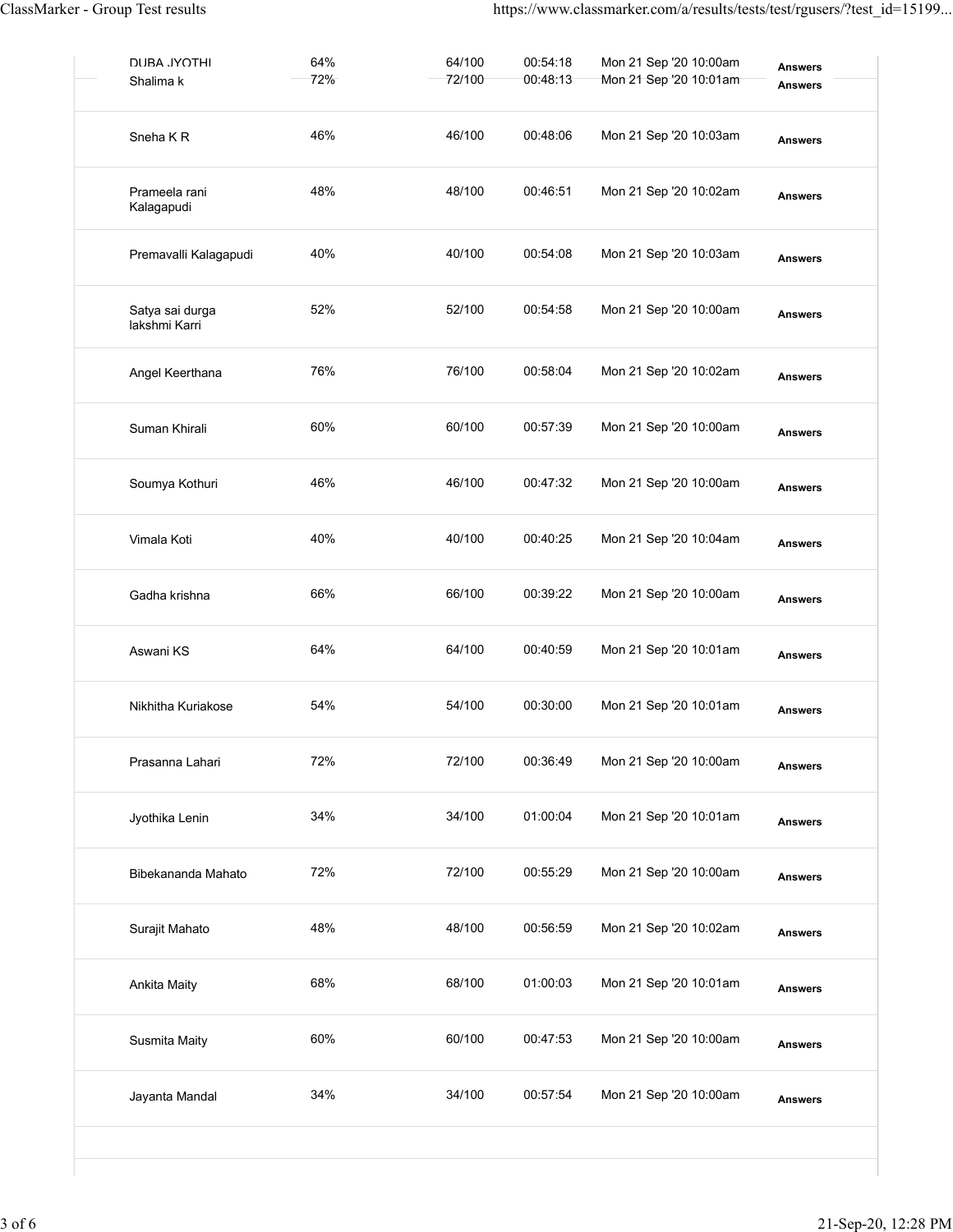| ClassMarker - Group Test results      |                          |                          |                      | https://www.classmarker.com/a/results/tests/test/rgusers/?test_id=15199 |                                  |  |
|---------------------------------------|--------------------------|--------------------------|----------------------|-------------------------------------------------------------------------|----------------------------------|--|
| Vedaswaroona Matta<br>Sonypriya Nalli | 56%<br>42%               | 56/100<br>42/100         | 00:55:44<br>00:23:21 | Mon 21 Sep '20 10:08am<br>Mon 21 Sep '20 10:00am                        | <b>Answers</b><br><b>Answers</b> |  |
| Kali Namitha                          | 24%                      | 24/100                   | 00:39:33             | Mon 21 Sep '20 10:07am                                                  | <b>Answers</b>                   |  |
| Poornendhu PA                         | 76%                      | 76/100                   | 00:32:58             | Mon 21 Sep '20 10:01am                                                  | <b>Answers</b>                   |  |
| <b>SAYAN PAL</b>                      | 46%                      | 46/100                   | 01:00:04             | Mon 21 Sep '20 10:00am                                                  | <b>Answers</b>                   |  |
| Ajanta Parh                           | 60%                      | 60/100                   | 00:58:01             | Mon 21 Sep '20 10:00am                                                  | <b>Answers</b>                   |  |
| Hema Pasala                           | 28%                      | 28/100                   | 00:13:10             | Mon 21 Sep '20 10:03am                                                  | <b>Answers</b>                   |  |
| VICTORIA RANI PILLI                   | 50%                      | 50/100                   | 00:41:58             | Mon 21 Sep '20 10:04am                                                  | <b>Answers</b>                   |  |
| Kesiyamol Pk                          | 60%                      | 60/100                   | 00:44:14             | Mon 21 Sep '20 10:01am                                                  | <b>Answers</b>                   |  |
| Aparna Prakash                        | $\overline{\phantom{a}}$ | $\blacksquare$           |                      |                                                                         |                                  |  |
| Priti Pramanik                        | 56%                      | 56/100                   | 00:57:43             | Mon 21 Sep '20 10:00am                                                  | <b>Answers</b>                   |  |
| Jillella preethi                      | 38%                      | 38/100                   | 00:13:38             | Mon 21 Sep '20 10:03am                                                  | <b>Answers</b>                   |  |
| Aryanandha Rajan                      | 76%                      | 76/100                   | 00:55:00             | Mon 21 Sep '20 10:00am                                                  | <b>Answers</b>                   |  |
| Rinimol Raju                          | 52%                      | 52/100                   | 00:53:03             | Mon 21 Sep '20 10:01am                                                  | <b>Answers</b>                   |  |
| Nandhana Reji                         | $\blacksquare$           | $\overline{\phantom{a}}$ |                      |                                                                         |                                  |  |
| Amruta Roy                            | 66%                      | 66/100                   | 00:41:30             | Mon 21 Sep '20 10:01am                                                  | <b>Answers</b>                   |  |
| Arathy S                              | 66%                      | 66/100                   | 00:38:34             | Mon 21 Sep '20 10:00am                                                  | <b>Answers</b>                   |  |
| Pallavi Sahitya                       | 96%                      | 96/100                   | 00:39:08             | Mon 21 Sep '20 10:46am                                                  | <b>Answers</b>                   |  |
| Devika Saji                           | $\overline{\phantom{a}}$ | $\overline{\phantom{a}}$ |                      |                                                                         |                                  |  |
| Silpa Saji                            | 58%                      | 58/100                   | 00:52:07             | Mon 21 Sep '20 10:01am                                                  | <b>Answers</b>                   |  |
| Jeena Sam                             | 62%                      | 62/100                   | 00:41:37             | Mon 21 Sep '20 10:02am                                                  | <b>Answers</b>                   |  |
|                                       |                          |                          |                      |                                                                         |                                  |  |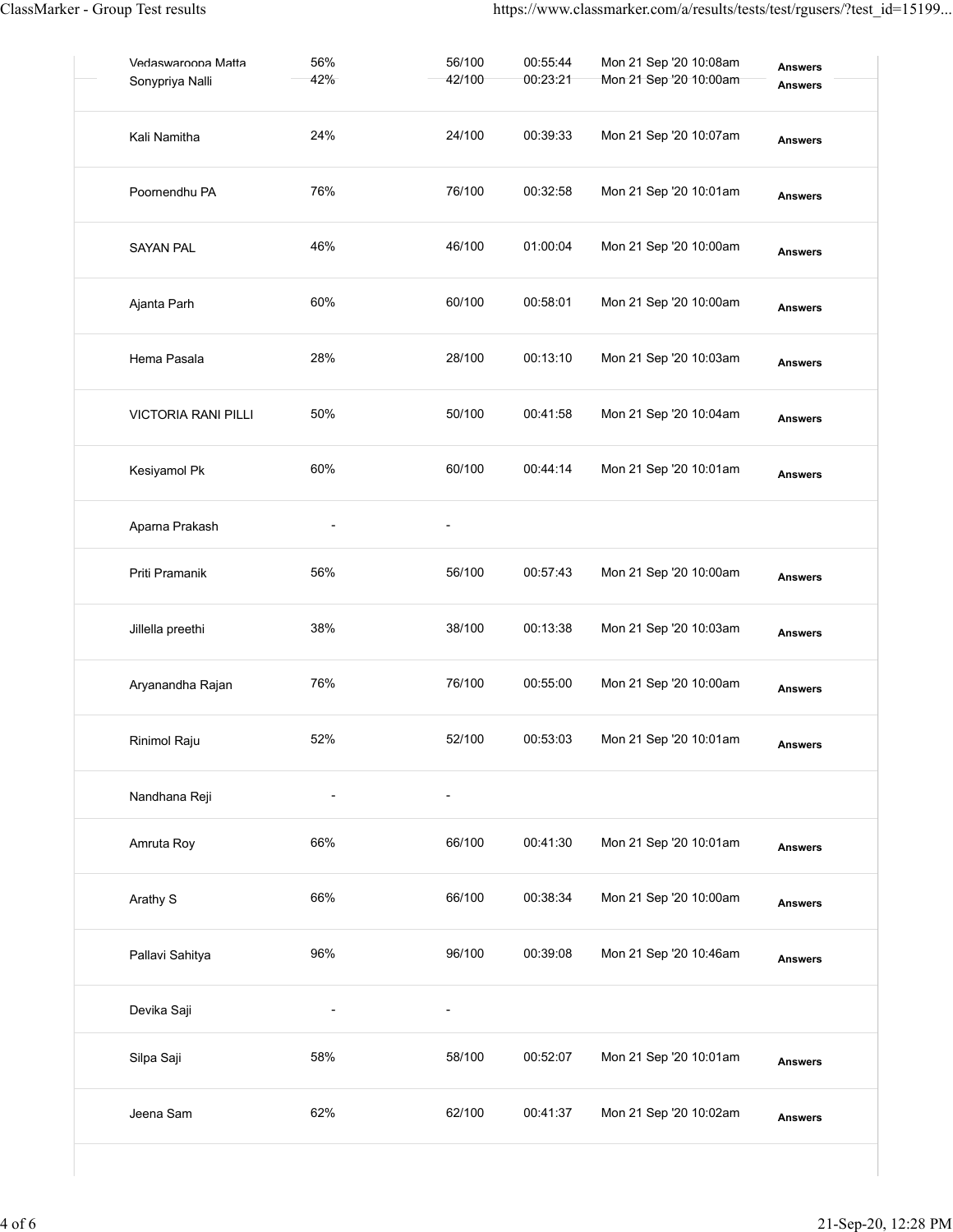| ClassMarker - Group Test results |     |        |          | https://www.classmarker.com/a/results/tests/test/rgusers/?test_id=15199 |                |
|----------------------------------|-----|--------|----------|-------------------------------------------------------------------------|----------------|
| Taniya Samanta                   | 68% | 68/100 | 00:55:35 | Mon 21 Sep '20 10:00am                                                  | <b>Answers</b> |
| Aiswarya Santh                   | 54% | 54/100 | 00:47:00 | Mon 21 Sep '20 10:04am                                                  | <b>Answers</b> |
| Susmita Sarkar                   | 56% | 56/100 | 00:54:03 | Mon 21 Sep '20 10:01am                                                  | <b>Answers</b> |
| Anjana Shibu                     | 74% | 74/100 | 00:54:41 | Mon 21 Sep '20 10:00am                                                  | <b>Answers</b> |
| Devika Shyju                     | 50% | 50/100 | 00:59:48 | Mon 21 Sep '20 10:04am                                                  | <b>Answers</b> |
| Aleena Rose Siby                 | 78% | 78/100 | 00:37:31 | Mon 21 Sep '20 10:00am                                                  | <b>Answers</b> |
| Sreekutty Sivadas                | 76% | 76/100 | 00:50:31 | Mon 21 Sep '20 10:01am                                                  | <b>Answers</b> |
| Chinthapalli Somasri             | 74% | 74/100 | 00:45:28 | Mon 21 Sep '20 10:00am                                                  | <b>Answers</b> |
| Madakam Sree mallika<br>jahnavi  | 50% | 50/100 | 00:24:04 | Mon 21 Sep '20 10:03am                                                  | <b>Answers</b> |
| Saritha Staline                  | 62% | 62/100 | 00:57:02 | Mon 21 Sep '20 10:01am                                                  | <b>Answers</b> |
| Lavanya Suguna                   | 58% | 58/100 | 00:59:27 | Mon 21 Sep '20 10:00am                                                  | <b>Answers</b> |
| Saka Syamala                     | 30% | 30/100 | 00:42:50 | Mon 21 Sep '20 10:04am                                                  | <b>Answers</b> |
| Kadime Tejaswini                 | 38% | 38/100 | 00:56:22 | Mon 21 Sep '20 10:03am                                                  | <b>Answers</b> |
| Mariya Thomas                    | 58% | 58/100 | 00:48:38 | Mon 21 Sep '20 10:00am                                                  | <b>Answers</b> |
| Anjaly Tomy                      | 58% | 58/100 | 00:41:47 | Mon 21 Sep '20 10:00am                                                  | <b>Answers</b> |
| Uma Tunga                        | 72% | 72/100 | 00:52:44 | Mon 21 Sep '20 10:05am                                                  | <b>Answers</b> |
| Hena V prince                    | 64% | 64/100 | 00:59:13 | Mon 21 Sep '20 10:04am                                                  | <b>Answers</b> |
| Ann Mariya Varghese              | 72% | 72/100 | 00:55:00 | Mon 21 Sep '20 10:00am                                                  | <b>Answers</b> |
| Jessika vattipalli               | 56% | 56/100 | 00:39:12 | Mon 21 Sep '20 10:02am                                                  | <b>Answers</b> |
| Thushara Vijayan                 | 20% | 20/100 | 00:13:05 | Mon 21 Sep '20 10:00am                                                  | <b>Answers</b> |